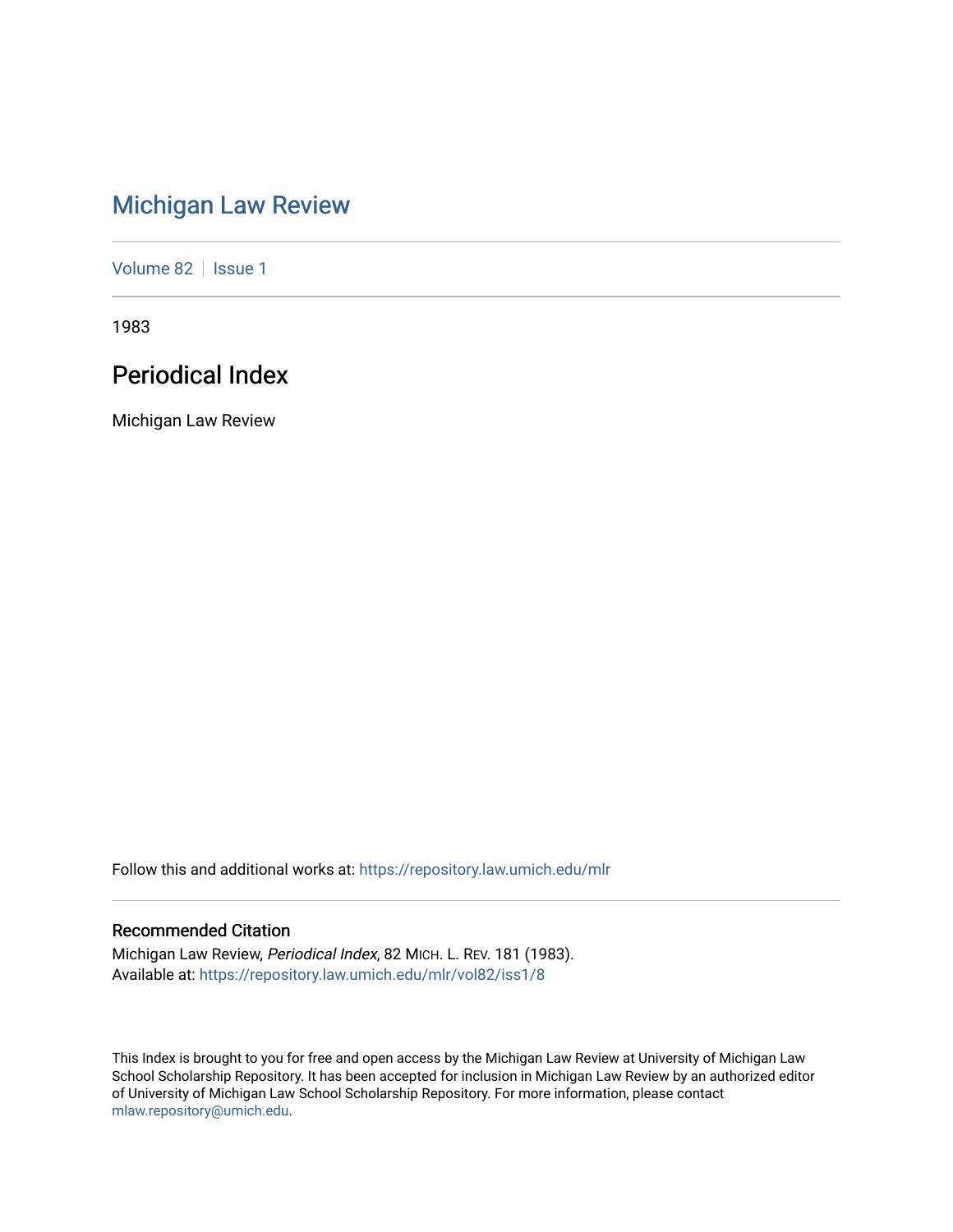## **PERIODICAL INDEX**

This index includes *articles, comments,* and some of the longer *notes* and *recent developments* that have appeared in leading law reviews since the publication of the last issue of this *Review.* 

## *ADMINISTRATION OF CRIMINAL JUSTICE*

See *Criminal Law.* 

#### *ADMINISTRATION OF JUSTICE*

Interstate exploitation and judicial intervention. Saul Levmore. 69 Va. L. Rev. 563- 631 (May).

The propriety of judicial deference to corporate boards of directors. 96 Harv. L. Rev. 1894-913 (June).

## *ADMINISTRATIVE AGENCIES*

See also *Administrative Law.* 

Legislative courts. administrative agencies, and the Northern Pipeline decision. Martin H. Redish. 1983 Duke L.J. 197-229 (Apr.).

#### *ADMINISTRATIVE LAW*

Administrative law  $-$  federal jurisdiction - discrimination - United States: Equal Employment Opportunity Commission. 52 U. Cin. L. Rev. 558-73 (No. 2).

## *ADMINISTRATIVE PROCEDURE*

Making agencies follow orders: judicial review of agency violations of executive order 12,291. Peter Raven-Hansen. 1983 Duke L.J. 285-353 (Apr.).

Regulatory reform: assessing the California plan. Marsha N. Cohen. 1983 Duke L.J. 231-84 (Apr.).

## *ADMISSIBLITY OF EVIDENCE*

See *Constitutional Law, Evidence.* 

#### *ALIENS*

Protecting aliens from prosecution without overloading the ins: should illegal aliens receive notice of the right to apply for asylum? 69 Va. L. Rev. 901-30 (June).

#### *ANTITRUST LAW*

Debunking predatory innovation. Joseph Gregory Sidak. Reply by Janusz A. Ordover, Alan 0. Sykes & Robert D. Willig. 83 Colum. L. Rev. 1121-66 (June).

Employee standing under section 4 of the Clayton Act. 81 Mich. L. Rev. 1846-66 (Aug).

*ARBITRATION AND AWARD*  See *Labor Law.* 

*AUTOMATION* 

## See *Copyright.*

### *BANKRUPTCY*

The status of defrauded securityholders in corporate bankruptcy. Kenneth B. Davis, Jr. 1983 Duke L.J. 1-68 (Feb.).

## *BANKS AND BANKING*

See also *Securities.* 

Approval of Citicorp's application to expand data services activities: the Federal Reserve Board's policies regarding nonbanking activities. 1983 Duke L.J. 423-46 (Apr.).

## *BAR ASSOCIATIONS*

See *Legal Profession.* 

*BUDGETS* 

See *Constitutional Amendments.* 

## *CANA.DA*

Reshaping confederation: the 1982 reform of the Canadian constitution: a symposium. Articles by Paul Davenport, Filippo Sabetti, Clark Cahow, J.R. Mallory, Allan Kornberg, Keith Archer, William G. Watson, Richard H. Leach, Daniel Latouche, William Tetley, A. Kenneth Pye, Stephen Scott & Walter Dellinger. 45 Law & Contemp. Prob. 1-302 (No. 4).

## *CAPITAL PUNISHMENT*

Capital punishment: impairment of a death sentence by the invalidity of an aggravating circumstance. 52 U. Cin. L. Rev. 541- 57 (No. 2).

#### *CENSORSHIP*

See *Freedom* ef *Speech.* 

#### *CHILDREN*

See *Commitment, Rape.* 

## *CIVIL LAW*

See *Comparative Law.* 

#### *CIVIL RIGHTS*

See also *Equal Protection.* 

Conspiracies to deny civil rights: using section 1985(3) to control labor violence. 56 S. Cal. L. Rev. 1079-113 (July).

The "results" test of section 2 of the Voting Rights Act: abandoning the intent standard.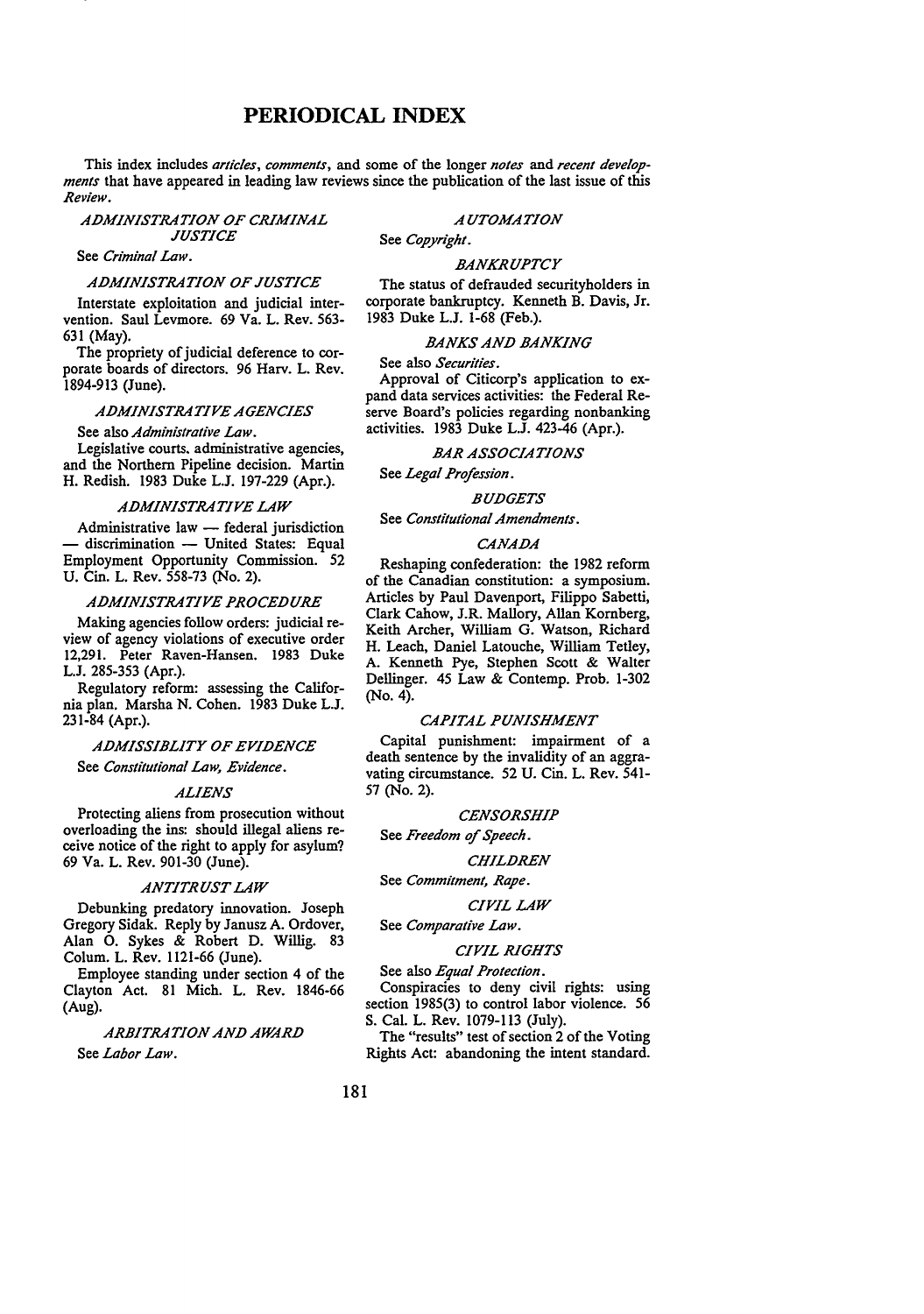Frank R. Parker. 69 Va. L. Rev. 715-64 (May).

Voting Rights Act Amendments of 1982: the new bailout provision and Virginia. Timothy G. O'Rourke. 69 Va. L. Rev. 765- 804 (May).

#### *CLASS ACTIONS*

Class actions for punitive damages. 81 Mich. L. Rev. 1787-816 (Aug.).

### *COLLECTIVE BARGAINING*

See also *Labor Law.* 

Collective bargaining as an industrial system: an argument against judicial revision of section 8(a)(2) of the National Labor Relations Act. 96 Harv. L. Rev. 1662-82 (May).

## *COMMERCIAL LAW*

See also *Securities.* 

An assessment of the commercial exploitation requirement as a limit on the right of publicity. 96 Harv. L. Rev. 1703-22 (May).

Lease chattel paper: unitary treatment of a "special" kind of commercial specialty. Amelia H. Boss. 1983 Duke L.J. 69-115 (Feb.).

Regulation of going private transactions in Wisconsin and the effect of Edgar v. Mite. 1983 Wis. L. Rev. 698-724 (No. 3).

Toward greater equality in business transactions: a proposal to extend the Little FTC Acts to small businesses. 96 Harv. L. Rev. 1621-40 (May).

## *COMMITMENT*

See also *Mental Health.* 

If civil commitment is the answer for children, what are the questions? Elyce H. Zenoff & Alan B. Zients. 51 Geo. Wash. L. Rev. 171-218 (Jan.).

#### *COMMON LAW*

See *Comparative Law.* 

#### *COMPARATIVE LAW*

Formal and operative rules under common law and code. Elizabeth Warren. 30 UCLA L. Rev. 898-935 (June).

#### *COMPUTERS*

See *Copyright.* 

#### *CONFLICT OF LAWS*

See also *Constitutional Law.* 

The choice-of-law revolution: a critique. Harold L. Korn. 83 Colum. L. Rev. 772-973 (May).

#### *CONSPIRACY*

See *Civil Rights.* 

#### *CONSTITUTIONAL AMENIJMENTS*

Article III problems in enforcing the balanced budget amendment. 83 Colum. L. Rev. 1065-107 (May).

The balanced budget amendment: an inquiry into appropriateness. 96 Harv. L. Rev. 1600-20 (May).

#### *CONSTITUTIONAL LAW*

See also *Constitutional Amendments, Libel*  & *Slander, Prisons* & *Prisoners, Properl)~ Torts.* 

Congressional obligation to provide a forum for constitutional claims: discriminatory jurisdictional rules and the conflict of laws. Lea Brilmayer & Stefan Underhill. 69 Va. L. Rev. 819-49 (June).

Curbing the drunk driver under the fourth amendment: the constitutionality of roadblock seizures. 71 Geo. L.J. 1457-86 (June).

Free press  $-$  fair trial: a proposal to extend the right of access to encompass pretrial proceedings. 52 U. Cin. L. Rev. 524-40 (No. 2).

The interpretation of the eleventh amendment, 1798-1908: a case study of judicial power. John V. Orth. 1983 U. Ill. L. Rev, 423-55 (No. 2).

The reach of the fifth amendment privilege when domestically compelled testimony may be used in a foreign country's court. 69 Va. L. Rev. 875-900 (June).

#### *COPYRIGHT*

See also *Licensing.* 

Copyright protection of computer program object code. 96 Harv. L. Rev. 1723-44 (May).

#### *CORPORATIONS*

See also *Administration of Justice.* 

Equal treatment of shareholders in corporate distributions and reorganizations. Victor Brudney. 71 Calif. L. Rev. 1072-133 (July).

Recognizing a corporation's rights under the indictment clause. 1983 U. Ill. L. Rev, 477-514 (No. 2).

## *CORPORATIONS: OFFICERS ANIJ IJIRECTORS*

Limits on a corporation's protection of its directors and officers from personal liability. Dale A. Oesterle. 1983 Wis. L. Rev. 513-82 (No. 3).

## *CRIMINAL LAW*

Premenstrual stress syndrome as a defense in criminal cases. 1983 Duke L.J. 176-95 (Feb.).

Recent developments in RICO. 52 U. Cin. L. Rev. 464-523 (No. 2).

Scope, mistake, and impossibility: the phi-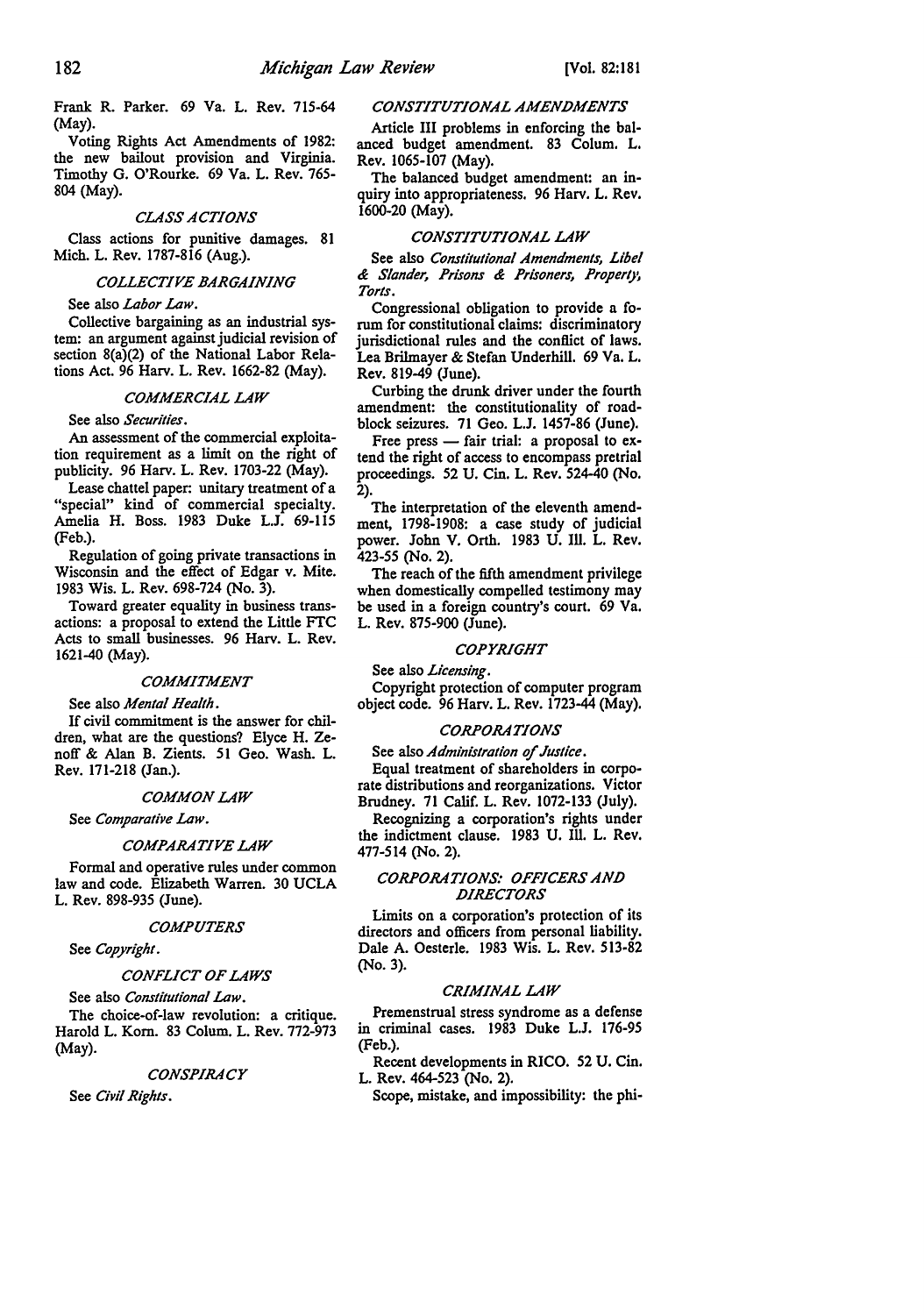losophy of language and problems of mens rea. 83 Colum. L. Rev. 1029-64 (May).

When blood is their argument: probabilities in criminal cases, genetic markers, and, once again, Bayes' theorem. Randolph N. Jonakait. 1983 U. Ill. L. Rev. 369-421 (No. 2).

White collar crime: a legal overview. Articles by Paul Marcus, James F. Holderman, Kan K. Webb, Scott F. Turow, Kathleen F. Brickey, Ilene H. Nagel & Sheldon J. Plager. 52 U. Cin. L. Rev. 378-463 (No. 2).

## *CRIMINAL PROCEDURE*

See also *Criminal Law.* 

Criminal procedure: Minnesota adopts the Larrison standard for granting a new trial because of newly discovered evidence: State v. Caldwell. 67 Minn. L. Rev. 1314-27 (June).

## *CRIMINAL RESPONSIJJILITY*

What now for the insanity defense? Fernand N. Dutile & Thomas H. Singer. 58 Notre Dame Law. 1104-11 (June).

#### *DEPORTATION*

See *Aliens.* 

#### *DISAJJILITY INSURANCE*

See *Social Security.* 

## *DISCOVERY*

Balancing competing discovery interests in the context of the attorney-client relationship: a trile=a. 56 S. Cal. L. **Rev.** 1115-39 (July).

Extraordinary discovery: an analysis based on good faith. 83 Colum. L. **Rev.**  1320-50 (June).

## *DISCRIMINATION*

See also *Equal Protection, Medical Jurisprudence.* 

Hidden handicaps: protection of alcoholics, drug addicts, and the mentally ill against employment discrimination under the Rehabilitation Act of 1973 and the Wisconsin Fair Employment Act. 1983 Wis. L. Rev. 725-50 (No. 3).

## *DISCRIMINATION: RACE*

Defining and proving race discrimination: perspectives on the purpose vs. results approach from the Voting Rights Act. 69 Va. L. Rev. 633-714 (May).

#### *DISCRIMINATION: SEX*

The program-specific reach of title IX. 83 Colum. L. Rev. 1210-44 (June).

#### *DRUNKENNESS*

See *Constitutional Law.* 

## *DUE PROCESS OF LAW*

Constitutional  $Law$  — due process of law - public officials and employees - prisons and prisoners. 52 U. Cin. L. Rev. 574-91 (No. 2).

## *EDUCATION*

## See also *Discrimination: Sex.*

The academy in the courts: a symposium on academic freedom. Articles by John W. Poulos, Robert M. O'Neil, Katheryn D. Katz, Martin H. Malin, Robert Ladenson, Christine Godsil Cooper, John DeWitt Gregory, Harry F. Tepker, Jr., and Student Comment. 16 U.C.D. L. Rev. 837-1122 (Summer).

### *ELECTIONS*

See *Civil Rights.* 

## *EMIGRATION AND IMMIGRATION*  See *Aliens.*

#### *ENVIRONMENTAL LAW*

Anxiety over the TMI accident: an essay on NEPA's limits of inquiry. Barry Kellman. 51 Geo. Wash. L. Rev. 219-53 (Jan.).

## *EQUAL EMPLOYMENT OPPORTUNITY COMMISSION*

See *Administrative Law.* 

#### *EQUAL PROTECTION*

See also *Administrative Law, Discrimination: Race.* 

 $Civil$  rights  $-$  discrimination  $-$  employer and employee - res judicata. 52 U. Cin. L. Rev. 592-617 (No. 2).

How empty is the idea of equality? Kent Greenawalt. Response: to lure the tarantula from its hole. Peter Westen. 83 Colum. L. Rev. 1167-208 (June).

#### *ETHICS*

Professional ethics in government sideswitching. 96 Harv. L. Rev. 1914-30 (June).

#### *EVIDENCE*

See also *Criminal Procedure.*  Search and seizure - exclusionary rule evidence. 52 U. Cin. L. Rev. 637-53 (No. 2).

#### *EXTRATERRITORIALITY*

See *Constitutional Law.* 

#### *FAMILY LAW*

The family and the market: a study of ideology and legal reform. Frances E. Olsen. 96 Harv. L. Rev. 1497-578 (May).

## *FEDERAL TRADE COMMISSION*  See *Commercial Law.*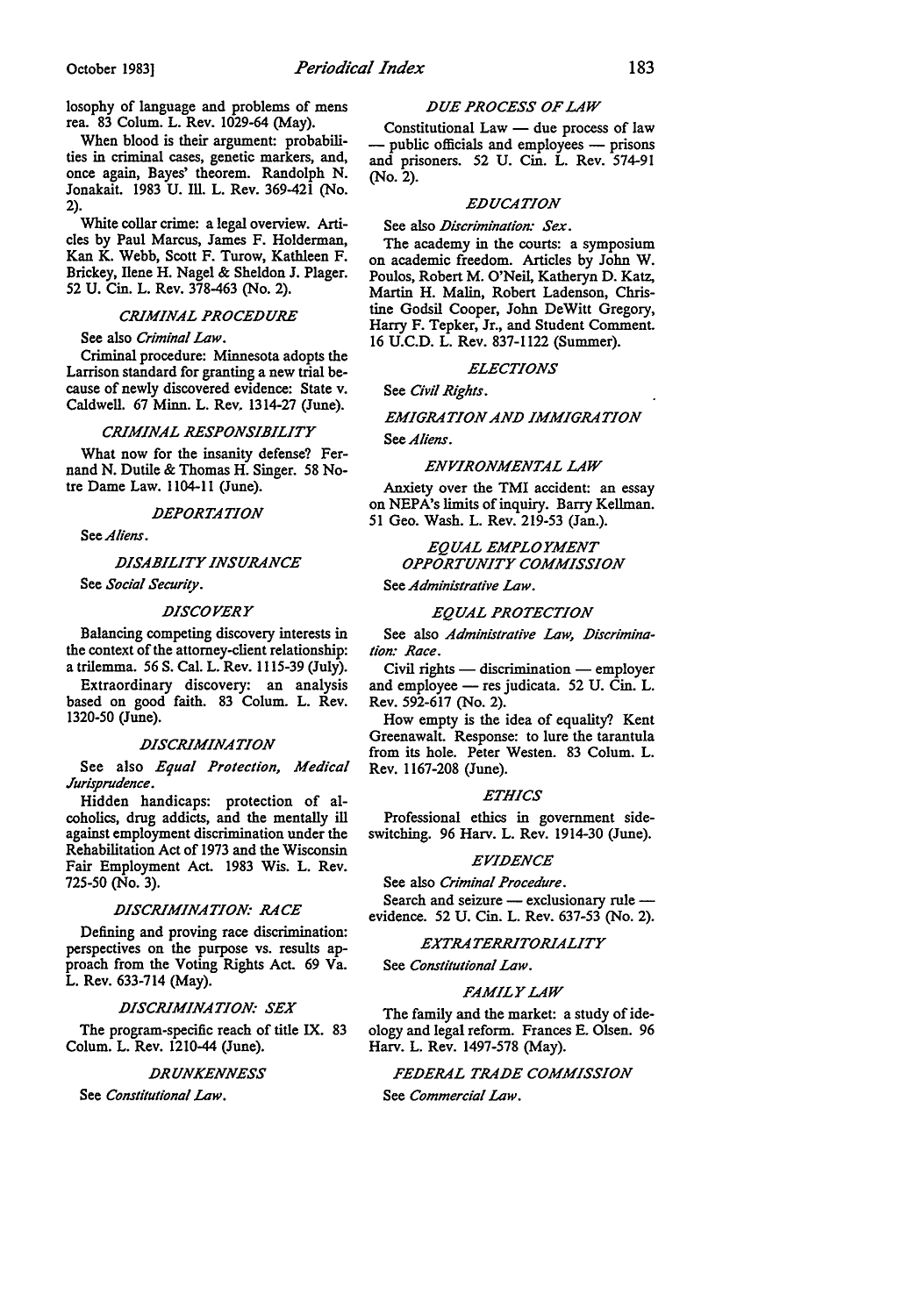## *FEDERALISM*

See *Administration of Justice, Habeas Corpus.* 

#### *FRANCHISING*

A clarification and reformulation of prevailing approaches to product separability in franchise tie-in sales. 67 Minn. L. Rev. 1165- 97 (June).

## *FREEDOM OF INFORMATION*

Developments under the Freedom of Information Act - 1982. 1983 Duke L.J. 390-422 (Apr.).

#### *FREEDOM OF RELIGION*

The unconstitutionality of state statutes authorizing moments of silence in the public schools. 96 Harv. L. Rev. 1874-93 (June).

## *FREEDOM OF SPEECH*

See also *Labor Law, Radio & Television.*  Content regulation and the dimension of free expression. 96 Harv. L. Rev. 1854-73 (June).

#### *FREEDOM OF THE PRESS*

See *Constitutional Law, Freedom* of *Speech, Radio & Television, Rape.* 

#### *FUTURE INTERESTS*

See *Perpetuities.* 

## *GOODWILL*

Treating professional goodwill as marital property in equitable distribution states. 58 N.Y.U. L. Rev. 554-74 (June).

#### *GOVERNMENT*

Symposium: government fraud, waste, and abuse. Articles by William V. Roth, Jr., Richard P. Kusserow, Erwin Chemerinsky, Richard A. Nossen, & Student Note. 58 Notre Dame Law. 959-1100 (June).

#### *HABEAS CORPUS*

Federal habeas corpus review of nonconstitutional errors: the cognizability of violations of the interstate agreement on detainers. 83 Colum. L. Rev. 975-1028 (May).

Federal habeas corpus: the exhaustion doctrine and mixed petitions - Rose v. Lundy and "exhaustion" under the Illinois post-conviction remedies. 1983 U. Ill. L. Rev. 515-32 (No. 2).

Sumner v. Mata: muddying the waters of federal habeas court deference to state-court findings. 1983 Wis. L. Rev. 751-87 (No. 3).

#### *HISTORY*

See *Legal History.* 

*INDICTMENT AND INFORMATION*  See *Corporations.* 

#### *INFANTS*

#### See *Women.*

#### *INITIATIVE AND REFERENDUM*

California initiatives and the single-subject rule. Daniel H. Lowenstein. 30 UCLA L. Rev. 936-75 (June).

#### *INSANITY*

See *Criminal Responsibility, Mental Health.* 

## *INTEREST*

See *Trusts & Trustees.* 

#### *JUDICIAL REVIEW*

See also *Administrative Procedure, Habeas Corpus, Labor Law, Separation* of *Powers.* 

Beyond cases: reconsidering judicial review. Janet S. Lindgren. 1983 Wis. L. Rev. 583-638 (No. 3).

Review of "jurisdictional" issues under the Bumpers Amendment. 1983 Duke L.J. 355- 87 (Apr.).

#### *JURISDICTION*

See *Constitutional Law, Judicial Review,* 

### *LABOR LAW*

See also *Civil Rights, Maritime Law.* 

A fair process model for the union's fair representation duty. Lea S. VanderVelde. 67 Minn. L. Rev. 1079-164 (June).

"His own brand of industrial justice": the stalking horse of judicial review of labor arbitration. Edgar A. Jones, Jr. 30 UCLA L. Rev. 881-97 (June).

"It takes more than money to fly Delta. It takes nerve.": Union secondary boycott publicity and the first amendment: Delta Air Lines. 67 Minn. L. Rev. 1235-85 (June).

Promises to keep: securing workers' rights to self-organization under the NLRA. Paul Weiler. 96 Harv. L. Rev. 1769-827 (June).

Protecting employees at will against wrongful discharge: the public policy exception. 96 Harv. L. Rev. 1931-51 (June).

Secondary consumer picketing, statutory interpretation, and the first amendment. 81 Mich. L. Rev. 1817-45 (Aug.).

*LAW IN ARTS AND LITERATURE* 

See *Licensing.* 

*LAW REFORM*  See *Family Law, Legislation.* 

*LEGAL ETHICS*  See *Ethics, Legal Profession.*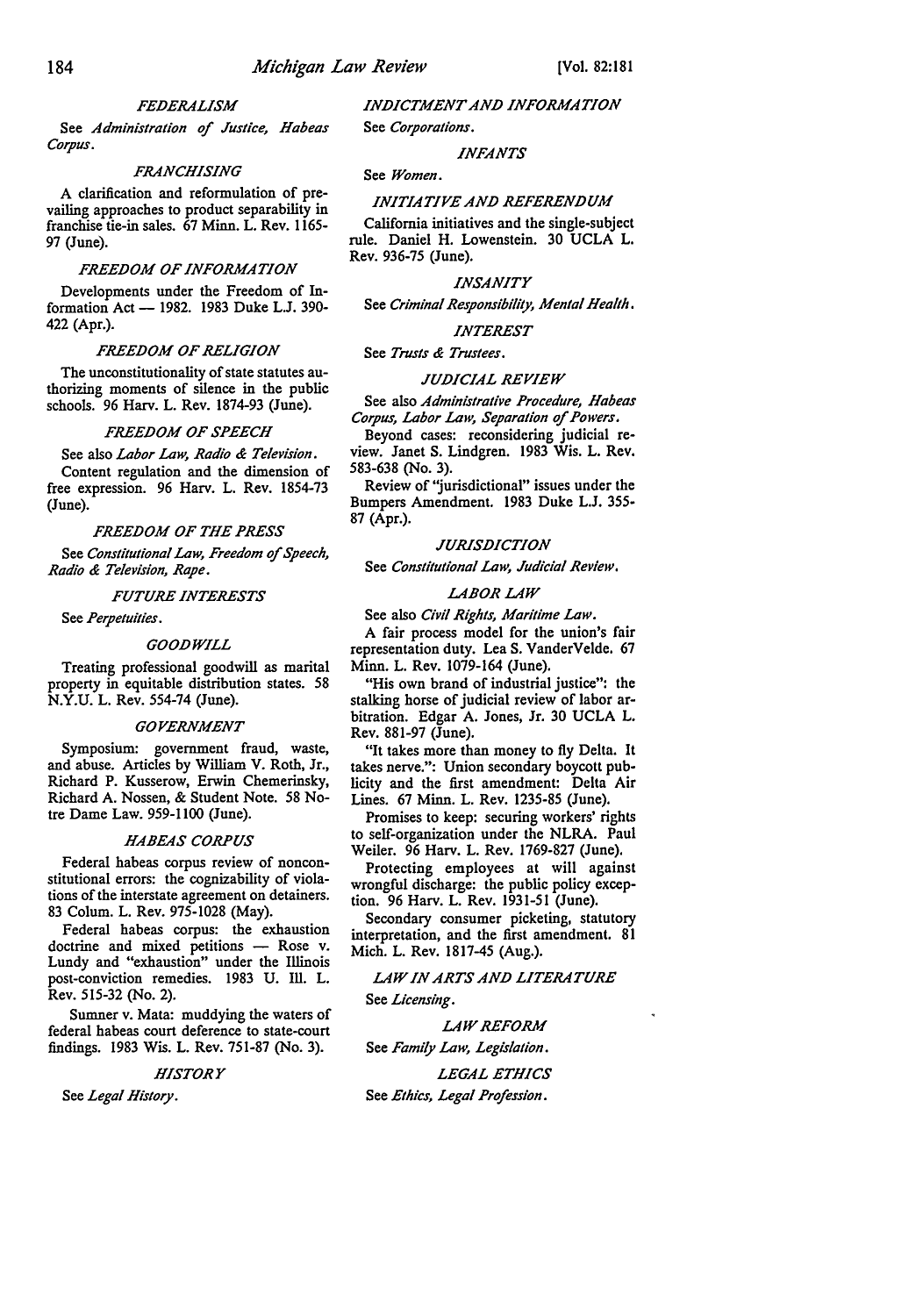## October 1983] *Periodical Index* 185

#### *LEGAL HISTORY*

See also *Constitutional Law, Married Wo*men, Surveys of Laws & Decisions.

Encounters with O.W. Holmes, Jr. Benjamin Kaplan. 96 Harv. L. Rev. 1828-52 (June).

#### *LEGAL PROFESSION*

Rethinking the legal profession's approach to collective self-improvement: competence and the consumer perspective. Bryant G. Garth. 1983 Wis. L. Rev. 639-87 (No. 3).

## *LEGISLATION*

Legislators as private attorneys: the need for legislative reform. 30 UCLA L. Rev. 1052-77 (June).

#### *LEGISLATIVE BO.DIES*

See *Administrative Agencies, Legislation.* 

#### **LIBEL AND SLANDER**

Defining a public controversy in the constitutional law of defamation. 69 Va. L. Rev. 931-66 (June).

#### *LICENSING*

Blanket licensing: a proposal for the protection and encouragement of artistic endeavor. 83 Colum. L. Rev. 1245-78 (June).

*LIMITATION OF ACTIONS* 

See *Torts.* 

#### *MARITIME LAW*

A review of shipowners' statutory duty under section 905(b) of the Longshoremen's and Harborworkers' Compensation Act: does Scindia require a change in course? 1983 Duke L.J. 153-75 (Feb.).

#### **MARRIED WOMEN**

Married women's property law: 1800- 1850. Richard H. Chused. 71 Geo. L.J. 1359-425 (June).

#### **MASTER AND SERVANT**

See also *Discrimination, Equal Protection*, *Labor Law.* 

Individual rights in the workplace: the employment-at-will issue: a symposit:m. Articles by Clyde W. Summers, Janice R. Bellace, Alfred W. Blumrosen, Martin H. Malin, Jack Stieber, Michael Murray, Cornelius J. Peck, and student notes. 16 U. Mich. J. L. Ref. 199-464 (Winter).

#### *MEDICAL JURISPRUDENCE*

Dependents' pregnancy-related medical benefits and the Pregnancy Discrimination Act. 1983 Duke L.J. 134-52 (Feb.).

#### *MENTAL HEALTH*

## See also *Commitment.*

Mental health: a symposium. Articles by Julian E. Whitehurst, David L. Bazelon, Alan Meisel, Bruce Ledewitz, George Huber, Loren Roth, Paul Applebaum, Timothy Ore, Eliot Hartstone, Henry J. Steadman, John Monahan, George Dix, Michael Perlin, Robert Sadoff & David Wexler. 45 Law & Contemp. Prob. 1-209 (No. 3).

#### *PATENTS*

An economic analysis of royalty terms in patent licenses. 67 Minn. L. Rev. 1198-234 (June).

#### *PENOLOGY*

#### See *Capital Punishment.*

#### *PERIO.DICALS*

Fiftieth anniversary issue. Articles by Douglas G. Baird, Walter J. Blum, Dennis W. Carlton, David P. Currie, Kenneth W. Dam, Frank H. Easterbrook, Richard A. Epstein, Gidon Gottlieb, R.H. Helrnholz, Dennis J. Hutchinson, Philip B. Kurland, William **M.** Landes, Edward H. Levi, Jo Desha Lucas, Bernard D. Meltzer, Richard A. Posner, Geoffrey R. Stone, Cass R. Sunstein, James Boyd White, Hans Zeisel & Franklin E. Zimring. SOU. Chi. L. Rev. 405- 930 (Spring).

#### *PERPETUITIES*

Perpetuity reform. Lawrence W. Waggoner. 81 Mich. L. Rev. 1718-85 (Aug.).

#### *PHILOSOPHY*

Communality and existence: the rights of groups. Ronald R. Garet. 56 S. Cal. L. Rev. 1001-75 (July).

## *PICKETING*

See *Labor Law.* 

#### *POISONS*

Right to know: Cincinnati's more righteous, less knowing experiment. James T. O'Reilly. 52 U. Cin. L. Rev. 337-77 (No. 2).

#### *POLITICS*

See *Separation of Powers.* 

#### **PRE-TRIAL PROCEDURE**

#### See *Discovery*.

#### **PRISONS AND PRISONERS**

## See also *Due Process of Law*. A prisoner's constitutional right to attorney

assistance. 83 Colum. L. Rev. 1279-319 (June).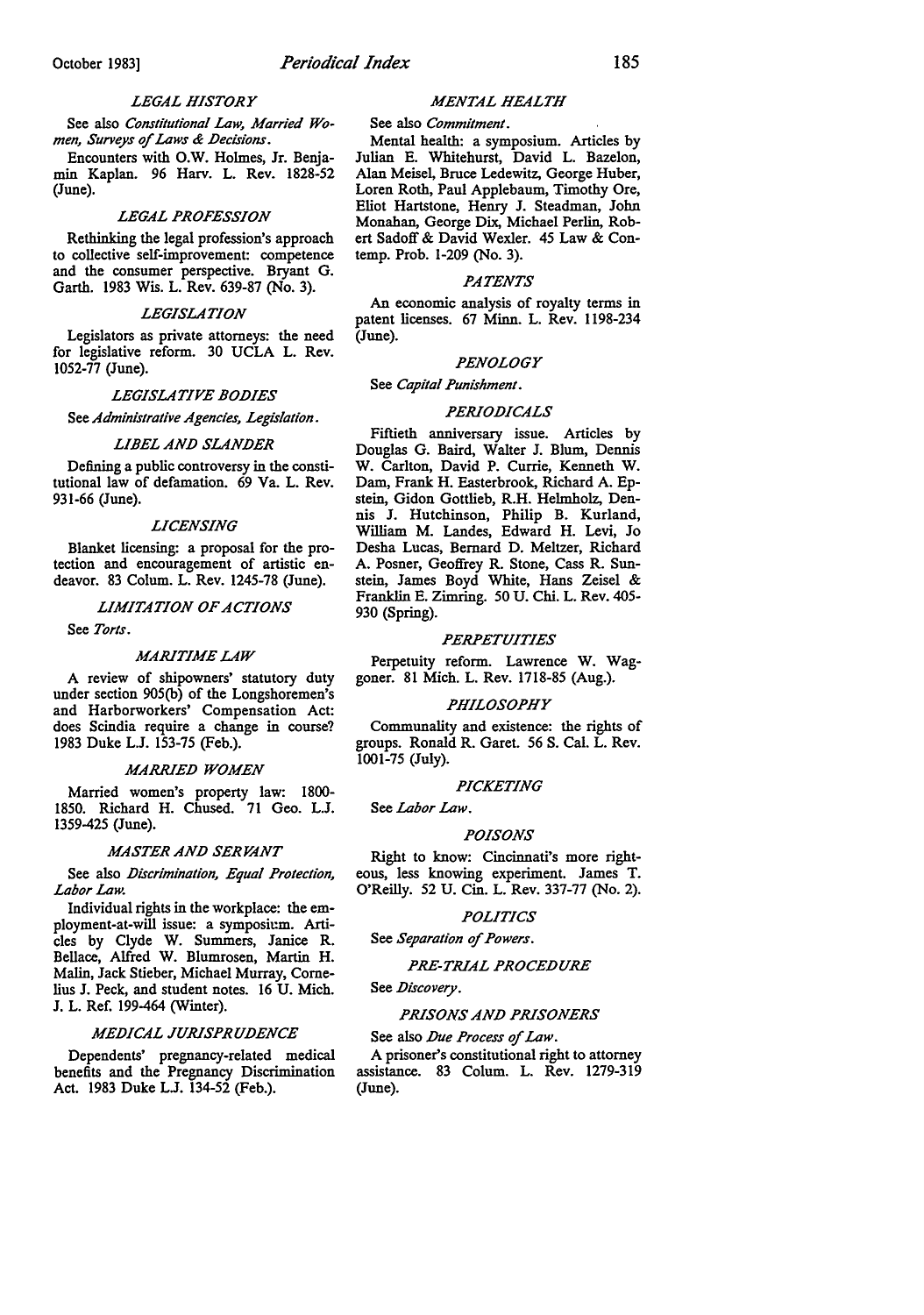## *PRIVILEGES*

See also *Discovery.*  The developing privilege of neutral reportage. 69 Va. L. Rev. 853-74 (June).

*PROPERTY* 

See also *Married Women.*  Presumptive and per se takings: a decisional model for the taking issue. John J. Costonis. 58 N.Y.U. L. Rev. 465-52 (June).

*PUBLIC OFFICIALS AND EMPLOYEES*  See *Due Process of Law.* 

## *RADIO AND TELEVISION*

Indecent programming on cable television and the first amendment. 51 Geo. Wash. L. Rev. 255-68 (Jan.).

#### *RAPE*

Protecting child rape victims from the public and press after Globe Newspaper and Cox Broadcasting. 51 Geo. Wash. L. Rev. 269-89 (Jan.).

#### *REAL PROPERTY*

Patron's right of access to premises generally open to the public. 1983 U. Ill. L. Rev. 533-52 (No. 2).

*RES JUDICATA* 

See *Equal Protection.* 

*RESTRAINTS ON ALIENATION*  See *Perpetuities.* 

*SAFETY LAWS* 

See *Poisons.* 

*SALES* 

See *Franchising.* 

#### *SEARCH AND SEIZURE*

See *Evidence.* 

## *SECURITIES*

Banks and banking  $-$  securities  $-$  prime quality commercial paper of less than nine months maturity issued by third parties and sold by commercial banks. 52 U. Cin. L. Rev. 618-36 (No. 2).

Pac-man tender offers. Deborah A. De Mott. 1983 Duke L.J. 116-32 (Feb.).

Private causes of action under SEC rule 14e-3. 51 Geo. Wash. L. Rev. 290-308 (Jan.).

Section 14(e) of the Williams Act and the rule lOb-5 comparisons. Mark J. Loewenstein. 71 Geo. L.J. 1311-57 (June).

Tender offer defensive tactics and the business judgment rule. 58 N.Y.U. L. Rev. 621- 60 (June).

## *SECURITIES: FRAUD*

See *Bankruptcy.* 

## *SECURITIES: STATE REGULATION*  See also *Commercial Law.*

A failed experiment: state takeover regulation after Edgar v. Mite Corp. 1983 U. Ill. L. Rev. 457-76 (No. 2).

## *SEPARATION OF POWERS*

See also *Administrative Agencies.* 

The justiciability and constitutionality of political intelligence gathering. 30 UCLA L. Rev. 976-1051 (June).

## *SOCIAL SECURITY*

Social Security disability determinations: the use and abuse of the grid system. 58 N.Y.U. L. Rev. 575-620 (June),

## *SPACE LAW*

Extraterrestrial law on the final frontier: a regime to govern the development of celestial body resources. 71 Geo. L.J. 1427-56 (June).

## *STANDING TO SUE*

See also *Antitrust Law, Securities.*  A defense of the "zone of interests" standing test. 1983 Duke L.J. 447-70 (Apr.).

## *STOCKHOLDERS*

See *Corporations.* 

#### *SURVEYS OF LAWS AND DECISIONS*

Fourth annual survey of Sixth Circuit law. Articles by Robert N. Dunn, Anita McIntyre, Henry L. Stephens, Jr., Mayo L. Coiner, Dorean M. Koenig, Leslie W. Abramson, Randall A. Pentiuk, Stephen J. Shapiro, Dena Elliott Benson, Francis J. Fodale, Thomas N. Young, Kevin J. Walsh, Ronald J. Zadora & Kathleen E. Payne. 1983 Det. C. L. Rev. 275-606 (No. 2).

The Supreme Court of California, 1981- 1982. Article by Stephen R. Barnett and student notes and comments. 71 Calif. L. Rev. 1134-371 (July).

## *SURVEY OF STATE LAW*

1982 annual survey of Michigan law. 29 Wayne L. Rev. 267-1117 (Winter).

#### *TAXATION*

See also *Goodwill.* 

Tax policy and equipment leasing after TEFRA. Alvin C. Warren, Jr. & Alan J. Auerbach. 96 Harv. L. Rev. 1579-98 (May).

#### *TORTS*

The fairness and constitutionality of statutes of limitations for toxic tort suits. 96 Harv. L. Rev. 1683-702 (May).

## *TRIALS*

See *Constitutional Law.*